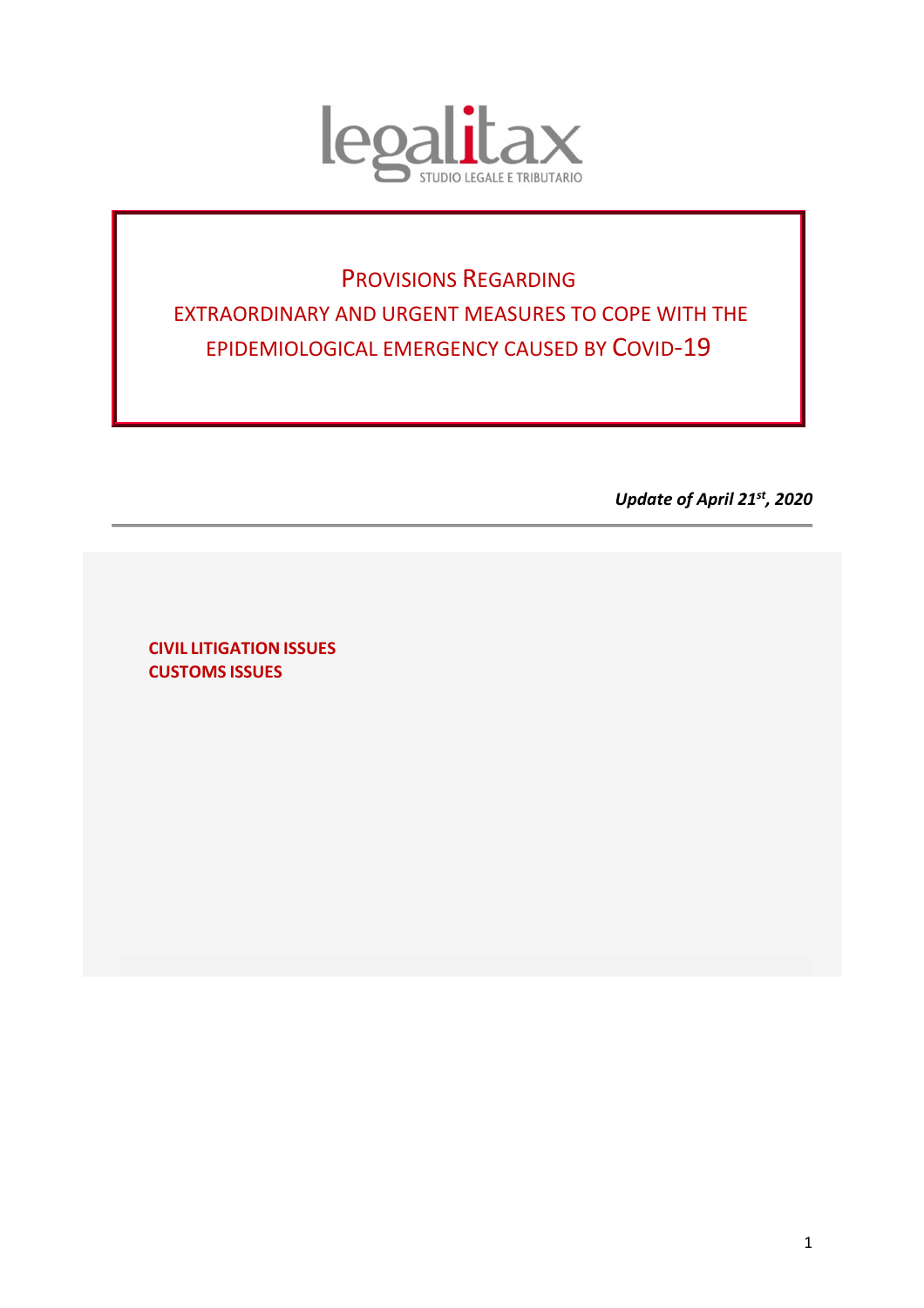## **Postponement of hearings and suspension of procedural time-limits: "phase 1" from March 9, 2020 until May 11, 2020**

Article 36 of Legislative Decree no. 23/2020 (Liquid Assets "*Liquidità*" Decree) extended to May 11 the time-limit, initially set forth by Article 83 of Legislative Decree 18/2020 (*Cura Italia* Decree), to **postpone hearings** and **to suspend the effectiveness of all procedural time-limits** related to civil and criminal courts, with the only exception of those (i) related to matters or cases that cannot be postponed (as identified under paragraph 3 of the same article 83) and (ii) those whose delayed discussion may cause serious prejudice to the parties. In this latter case, it is necessary to issue a declaration of urgency by the head of the judicial department or, as regards the suits already commenced, by the investigating judge or the chairman of the board, by a measure for which no appeal shall lie.

However, with reference to administrative procedures, Article 37 of Liquid Assets "*Liquidità*" Decree extended to May 15 the suspension, initially set forth by Article 103 of *Cura Italia* Decree, of the time-limits of procedures pending as of the date of February 20, 2020 or commenced after such date.

**The period of suspension of the effectiveness of civil and criminal courts** changed therefore from 38 to 63 days (from March 9, 2020 until May 11, 2020). If the effectiveness of the timelimit begins during the suspension period, the beginning of the same is postponed to the end of the same period. In case of time-limit backwards, if the deadline falls in whole or in part in the suspension period, the hearing or the activity from which the time-limit has effect shall be postponed so as to meet the time-limit.

The suspension is valid for all time-limits, among which are those for submission of application initiating proceedings and proceeding concerning enforcement, appeals and adoption of court orders.

You will find below an explanatory chart of the rules applicable to the main civil procedural time-limits, divided on the basis of the stage and/or type of procedure, as well as some fundamental time-limits (generally unrelated to the field of application of the two captioned decrees) and the administrative procedures regarding intellectual property.

In the chart, when indicated that the time-limit is under suspension, such suspension shall not apply in those cases indicated under Article 83, paragraph 3 (matters or procedures that cannot be postponed), of *Cura Italia* Decree.

Moreover, we underline also that, according to the prevailing guideline, the party may benefit or not from the suspension provided for by the rule; in other words, the suspension does not represent an impediment to the performance of the deed.

Therefore, also during the suspension period, it is allowed to carry out activities of the parties or bring civil actions; however, since the suspension is effective also with reference to the activities of the judges (enforcement of court orders and filing of their grounds) it is possible that these latter will wait for the end of the suspension period to carry out their activities.

Finally, the remarks on the right column indicate the possible doubts related to the application of the suspension period as well to the addresses of some judicial offices.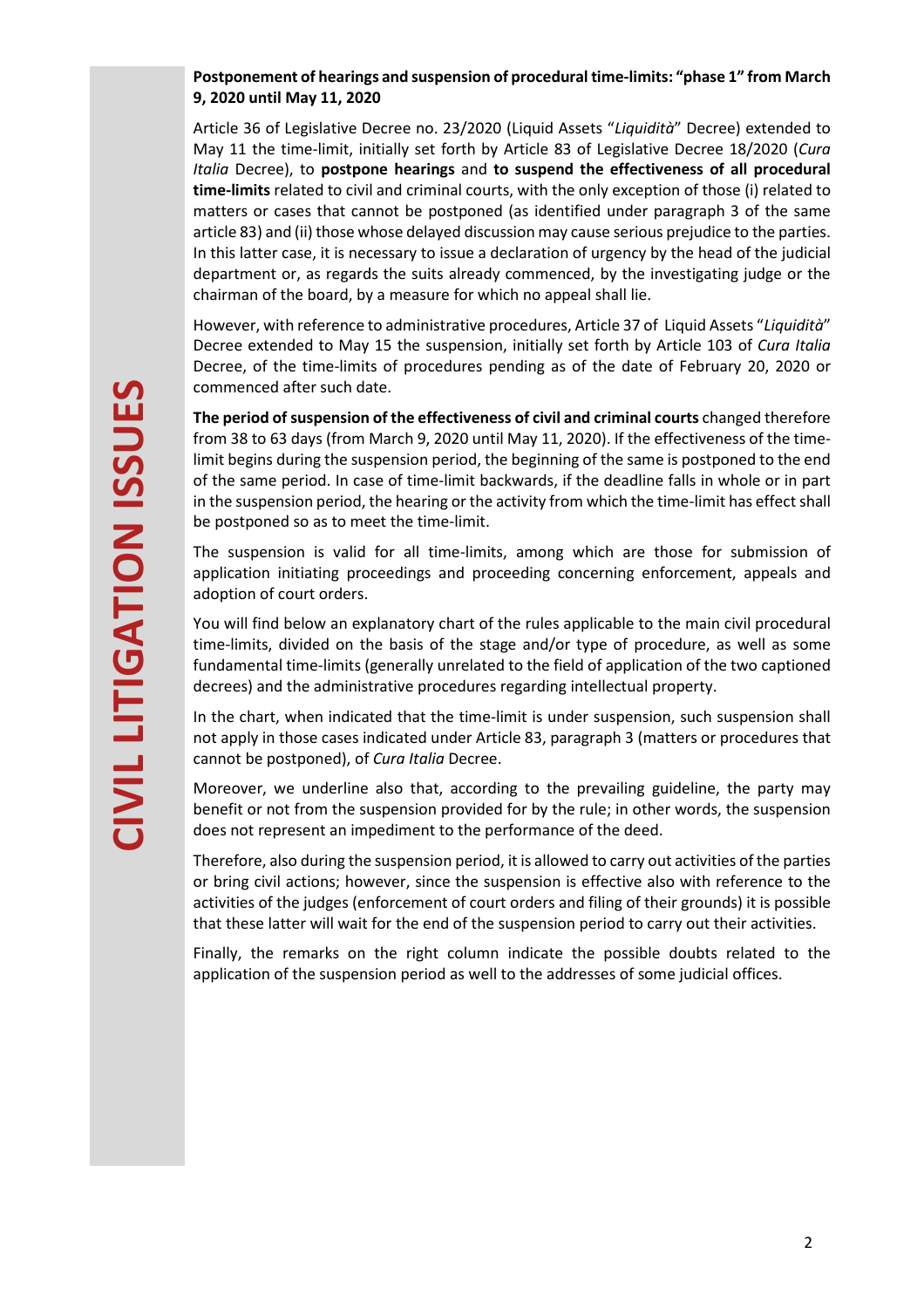| <b>LEGAL</b><br><b>PROCEEDINGS</b>     | <b>DEED</b>                                                                                                                                                    | <b>APPLICABLE REGULATION</b>                                                                                                                                                                                                                                                                                                                                                                                                                                                                                                                                                           | <b>REMARKS</b>                                                                                                                                                                                                                                                                                                                                                                       |  |
|----------------------------------------|----------------------------------------------------------------------------------------------------------------------------------------------------------------|----------------------------------------------------------------------------------------------------------------------------------------------------------------------------------------------------------------------------------------------------------------------------------------------------------------------------------------------------------------------------------------------------------------------------------------------------------------------------------------------------------------------------------------------------------------------------------------|--------------------------------------------------------------------------------------------------------------------------------------------------------------------------------------------------------------------------------------------------------------------------------------------------------------------------------------------------------------------------------------|--|
| <b>TRIAL</b>                           | <b>WRIT OF SUMMONS</b>                                                                                                                                         | Registration of the claim (10 days of<br>$\bullet$<br>the notification): time-limit subject to<br>suspension<br>It is deemed that the court appearance<br>must be postponed ex officio if, as a<br>Time-limit for appearance before the<br>$\bullet$<br>consequence of the suspension of the<br>Court (free time-limit of 90/150 days<br>between the notification of the writ<br>time-limits, the time-limits to appear<br>before the court are not met<br>of summons and the hearings<br>pursuant to Article 183 of the Civil<br>Procedure Code): time-limit subject<br>to suspension |                                                                                                                                                                                                                                                                                                                                                                                      |  |
|                                        | <b>STATEMENT OF</b><br>DEFENCE/THIRD PARTY<br>NOTICE/COUNTERCLAI<br>M                                                                                          | Incorporation in judgement of the<br>defendant, third party notice and<br>counterclaim: time-limits subject to<br>suspension                                                                                                                                                                                                                                                                                                                                                                                                                                                           | If the time-limit backwards falls within<br>the suspension period with first hearing<br>fixed at a date not between March 9<br>and May 11, if the Office does not<br>provide to postpone the hearing ex<br>officio, it is advisable that the party<br>requests the postonement by an<br>appropriate request                                                                          |  |
|                                        | <b>BRIEFS</b> pursuant to<br>Article 86, paragraph 6<br>of the Civil Procedure<br>Code                                                                         | Time-limits subject to suspension                                                                                                                                                                                                                                                                                                                                                                                                                                                                                                                                                      | It is deemed that the hearing pursuant<br>to Article 184 of the Civil Procedure<br>Code must be postponed ex officio, if as<br>a consequence of the suspension of the<br>time-limits, those provided for the filing<br>of the briefs pursuant to Article 183 of<br>the Civil Procedure Code expire after<br>the hearing                                                              |  |
|                                        | <b>COURT APPOINTED</b><br><b>EXPERT</b>                                                                                                                        | Filing of the draft court appointed expert<br>witness and of the remarks of the<br>Experts of the Parties: time-limits subject<br>to suspension                                                                                                                                                                                                                                                                                                                                                                                                                                        | If the Court appointed expert, not<br>benefitinfig from the suspension period,<br>files his witness, if the Experts of the<br>Parties may or not benefit from the<br>suspension period is under discussion                                                                                                                                                                           |  |
|                                        | <b>FINAL STATEMENT AND</b><br><b>BRIEF OF REPLY</b><br>pursuant to Article 190<br>of Civil Procedure Code                                                      | Time-limits subject to suspension                                                                                                                                                                                                                                                                                                                                                                                                                                                                                                                                                      |                                                                                                                                                                                                                                                                                                                                                                                      |  |
|                                        | <b>CLOSING NOTES in view</b><br>of the hearing pursuant<br>to Article 281-sexies of<br>the Civil Procedure<br>Code                                             | Filing of closing notes with expiration<br>backwards as regards the hearing: time-<br>linit subject to suspension                                                                                                                                                                                                                                                                                                                                                                                                                                                                      | The application of the suspension is<br>under discussion if the time-limit for<br>filing is a fixed date                                                                                                                                                                                                                                                                             |  |
|                                        | <b>RESUMPTION OF THE</b><br><b>PROCEEDINGS</b>                                                                                                                 | Time-limit subject to suspension                                                                                                                                                                                                                                                                                                                                                                                                                                                                                                                                                       |                                                                                                                                                                                                                                                                                                                                                                                      |  |
| <b>APPEALS</b>                         | Time-limits subject to suspension, except<br>from those related to the proceedings<br><b>PLEA</b><br>under Articles 283 and 351 of the Civil<br>Procedure Code |                                                                                                                                                                                                                                                                                                                                                                                                                                                                                                                                                                                        |                                                                                                                                                                                                                                                                                                                                                                                      |  |
|                                        | <b>CASSATION APPEAL</b>                                                                                                                                        | Time-limits subject to suspension, except<br>from that related to the proceedings<br>under Article 373 of the Civil Procedure<br>Code                                                                                                                                                                                                                                                                                                                                                                                                                                                  |                                                                                                                                                                                                                                                                                                                                                                                      |  |
| <b>ENFORCEMENT</b><br><b>PROCEDURE</b> | PAYMENT INJUNCTION                                                                                                                                             | Enforcement<br>of<br>the<br>payment<br>$\bullet$<br>injunction (60/90 days of the filing):<br>time-limit subject to suspension<br>Opposition to payment injunction (40<br>days of the notification): time-limit<br>subject to suspension                                                                                                                                                                                                                                                                                                                                               | Considering the remarkable similarity<br>with proceedings under Articles 283,<br>351 and 373 of the Civil Procedure<br>Code, expressely exempt from the<br>extraordinary suspension, also the<br>application for suspension of the<br>provisional execution of the payment<br>injunction is considered as not subject<br>to suspension (article 649 of the Civil<br>Procedure Code). |  |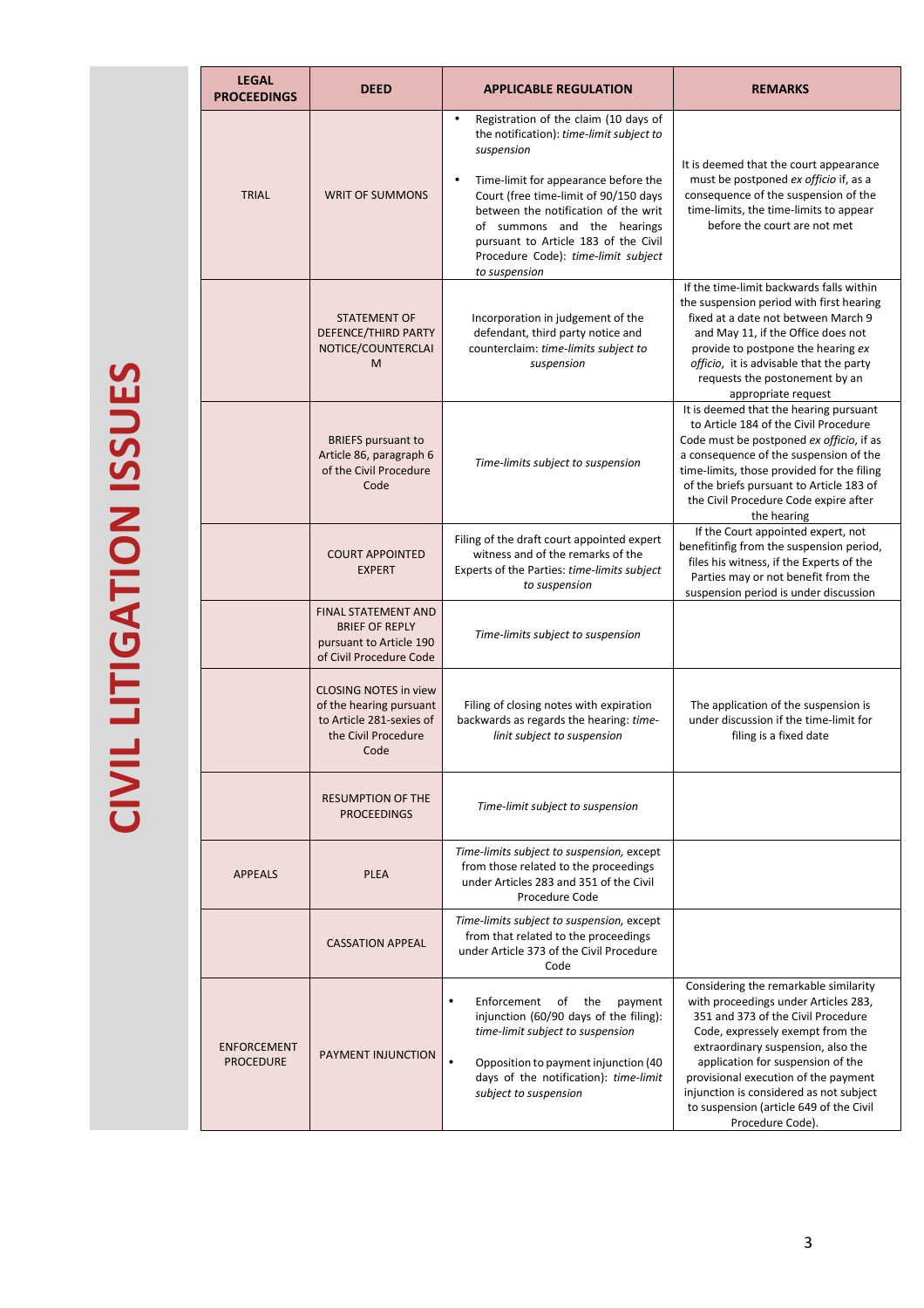| ים<br>-       |
|---------------|
| $\frac{1}{2}$ |
| ה<br>ה        |
|               |
| Id<br>C<br>F  |
|               |
|               |
| イくしトラ         |
|               |
|               |
|               |
| -<br>-<br>-   |

| <b>PROCEDIMENTO</b>                   | <b>ATTO</b>                                                        | <b>DISCIPLINA APPLICABILE</b>                                                                                                                                                                                                                                                                                                                                                                                           | <b>NOTE</b>                                                                                                                                                                                                                                                                                                                                                                                                                                                                                                                                                                                                                                                                     |  |
|---------------------------------------|--------------------------------------------------------------------|-------------------------------------------------------------------------------------------------------------------------------------------------------------------------------------------------------------------------------------------------------------------------------------------------------------------------------------------------------------------------------------------------------------------------|---------------------------------------------------------------------------------------------------------------------------------------------------------------------------------------------------------------------------------------------------------------------------------------------------------------------------------------------------------------------------------------------------------------------------------------------------------------------------------------------------------------------------------------------------------------------------------------------------------------------------------------------------------------------------------|--|
|                                       | <b>WRIT OF</b><br><b>ENFORCEMENT</b>                               | Time-limit for the formal notice<br>$\bullet$<br>under Article 480 of the Civil<br>Procedure Code: time-limit not<br>subject to suspension<br><b>Effectiveness</b><br>of<br>of<br>the<br>writ<br>٠<br>(90 days of the<br>enforcement<br>notification): please see the remark<br>Opposition to writ of enforcement (<br>$\bullet$<br>20 days of the notification): time-<br>limit not subject to suspension<br>$\bullet$ | The content of Article 83 of Legislative<br>Decree 18/2020 raises doubts in<br>relation to the enforceability of the<br>suspension provided for also in relation<br>to deeds which are not exactly<br>procedural documents, since they are<br>of one party as the writ of enforcement.<br>However, such doubt seems to be<br>solved in light of the Relation of the<br>Supreme Court no. 28 of April 1st, 2020<br>which includes the writ of enforment<br>among those deeds "necessary to<br>initiate proceedings" validating<br>therefore the suspension of the related<br>time-limits                                                                                         |  |
| <b>EXECUTIVE</b><br><b>PROCEDURES</b> | <b>SEIZURE</b>                                                     | Request of enforcement proceedings<br>$\bullet$<br>and preliminary enforcement: time-<br>limits subject to suspension<br>Registration of the enforcement<br>٠<br>proceedings: time-limit subject to<br>suspension                                                                                                                                                                                                       | Since Article 83, paragraph 3 of<br>Legislative Decree 18/2020 sets forth<br>that the potential declaration of<br>urgency must be put "at the end of the<br>writ of summons or of the appeal with<br>injuction that cannot be appealable",<br>the chance to declare the urgency of<br>the seizures not providing the<br>notification of writ of summons or the<br>filings of appeals would seem to be not<br>possible.<br>Court of Padua: the claims for<br>suspension under Articles 615, 624, 618<br>and 649, 586 of the Civil Procedure<br>Code are processed since the related<br>proceedings are considered as<br>concerning the fundamental rights of<br>the individuals. |  |
| <b>OTHER</b><br><b>PROCEEDINGS</b>    | <b>PREVENTING</b><br><b>PROCEEDINGS</b>                            | Time-limits subject to suspension                                                                                                                                                                                                                                                                                                                                                                                       | The urgency required for the<br>enforcement of the precautionary<br>measure is a condition other than<br>"serious injury" arising from the delayed<br>discussion under Article 83, paragraph<br>3, letter a) of Cura Italia Decree. The<br>suspension of the time-limits does not<br>apply in cases of "precautionary<br>measures whose subject matter is the<br>protection of the fundamental rights of<br>individuals"                                                                                                                                                                                                                                                        |  |
|                                       | PRELIMINARY EXPERT<br><b>WITNESS REPORT</b>                        | Time-limits subject to suspension                                                                                                                                                                                                                                                                                                                                                                                       |                                                                                                                                                                                                                                                                                                                                                                                                                                                                                                                                                                                                                                                                                 |  |
|                                       | <b>PROCEEDINGS FOR</b><br><b>ENFORCEMENT OF</b><br><b>EVICTION</b> | Time-limits of the preoceedings<br>$\bullet$<br>subject to suspension<br>The enforceability of each court<br>$\bullet$<br>order providing the release of real<br>estates for residential purposes or<br>not is subject to suspension until June<br>30, 2020 (Article 103, paragraph 6 of<br>Cura Italia Decree)                                                                                                         |                                                                                                                                                                                                                                                                                                                                                                                                                                                                                                                                                                                                                                                                                 |  |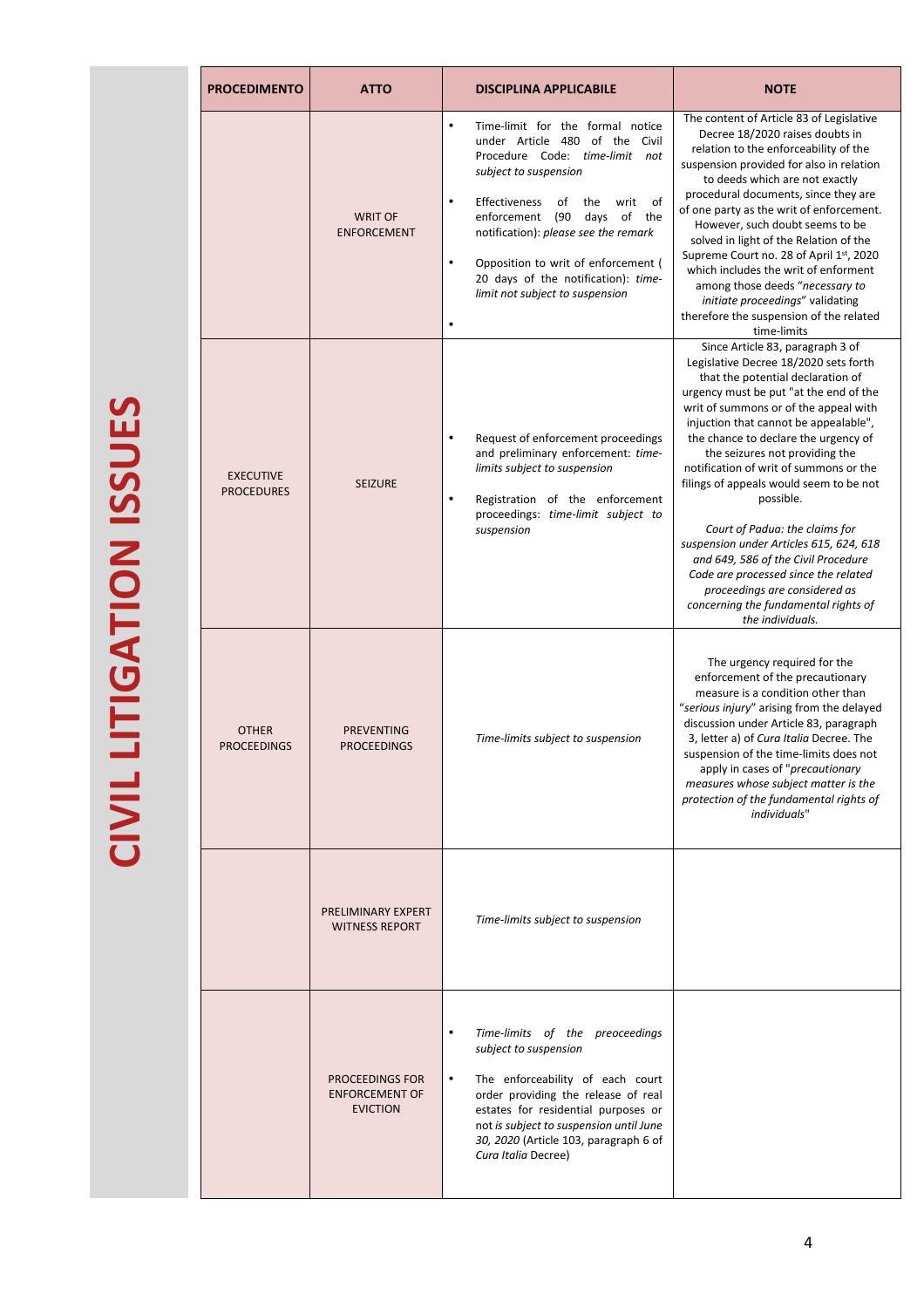| <b>PROCEDIMENTO</b>                     | <b>ATTO</b>                                                                          | <b>DISCIPLINA APPLICABILE</b>                                                                                                                                                                                                                                                                                                                                                                                                                                                                                                                                                                                                                                                                                                                                                                                                                                                                                                                                                                                                                                                                                                                      | <b>NOTE</b>                                                                                                                                                                                                                                                                                                                                                                                                                                                                                                                                                                                                                                                                                                                                                                                                                                    |  |
|-----------------------------------------|--------------------------------------------------------------------------------------|----------------------------------------------------------------------------------------------------------------------------------------------------------------------------------------------------------------------------------------------------------------------------------------------------------------------------------------------------------------------------------------------------------------------------------------------------------------------------------------------------------------------------------------------------------------------------------------------------------------------------------------------------------------------------------------------------------------------------------------------------------------------------------------------------------------------------------------------------------------------------------------------------------------------------------------------------------------------------------------------------------------------------------------------------------------------------------------------------------------------------------------------------|------------------------------------------------------------------------------------------------------------------------------------------------------------------------------------------------------------------------------------------------------------------------------------------------------------------------------------------------------------------------------------------------------------------------------------------------------------------------------------------------------------------------------------------------------------------------------------------------------------------------------------------------------------------------------------------------------------------------------------------------------------------------------------------------------------------------------------------------|--|
| <b>BANKRUPTCY</b><br><b>PROCEEDINGS</b> | ARRANGEMENT WITH<br><b>CREDITORS AND</b><br><b>RESTRUCTURING</b><br><b>AGREEMENT</b> | The time-limits for application of<br>$\bullet$<br>arrangements<br>approved<br>with<br>creditors<br>and<br>restructuring<br>agreements whose expiration date<br>falls in the period between February<br>23, 2020 and December 31, 2021 are<br>extended to 6 months (Article 9 of<br>Liquid Assets "Liquidità" Decree)<br>As regards the approval of the<br>arrangements with creditors and<br>restructuring agreements pending as<br>of February 23, 2020 (not yet voted<br>by creditors): the debtor may submit<br>an application to the court to be<br>allowed to a time-limit not exceeding<br>90 days for the submission of a new<br>plan, proposal of arrangement with<br>creditors or a new restructuring<br>agreement (Article 9 of Liquid Assets<br>"Liquidità" Decree)<br>In the cases of so called arrangement<br>$\bullet$<br>with creditors subject to filing under<br>161, paragraph<br>Article<br>6 of<br>bankruptcy law and of execution of a<br>restructuring<br>agreement<br>under<br>Article 182 bis, paragraph 7, of<br>bankruptcy law: granting of a second<br>extention of time-limit not higher<br>than 90 days<br>$\bullet$ | Court of Monza: in case of arrangement<br>with creditors, prior postponement of all<br>hearings after May 31st, 2020,<br>establishing that only for case of<br>particular emergency the delegated<br>judge may fix in any case hearings<br>declarations of non eligibility, for the<br>approved case of opposition and for the<br>revocation of the arrangement with<br>creditors                                                                                                                                                                                                                                                                                                                                                                                                                                                              |  |
|                                         | <b>BANKRUPTCY</b>                                                                    | Time-limits<br>оf<br>the<br>pending<br>$\bullet$<br>proceedings subject to suspension<br>All appeals under Articles 15 and<br>195 Royal Decree March 16, 1942,<br>no. 267 and 3 of Legislative Decree of<br>July 8, 1999, no. 270 filed between<br>March 9, 2020 and June 30, 2020<br>cannot be processed, except for<br>bankruptcy petitions filed by the<br>Prosecutor where the adoption of<br>precautionary measures of the pre-<br>bankruptcy<br>proceedings<br>are<br>requested (Article 10 Liquid Assets<br>"Liquidità"<br>Decree)                                                                                                                                                                                                                                                                                                                                                                                                                                                                                                                                                                                                          | Court of Vicenza: hearings will take<br>place only before the official receiver<br>and the attorney of the creditor who is<br>willing to attend will request to be<br>connected by videoconference<br>Court of Milan and Court of Monza: all<br>hearings for the declaration of<br>bankruptcy will be held, in case of<br>peculiar cases of urgency which willl<br>have to be indicated and proven by the<br>applicants<br>Court of Verona: the pre-bankruptcy<br>proceedings are considered as urgent<br>under Article 83, paragraph 3 of<br>Legislative Decree no. 18/20 in case of<br>forthcoming expiration date of the time-<br>limit pursuant to Article 10 of the<br>bankruptcy law or of forthcoming<br>enforcement of deeds or payments<br>under Articles 64, 65 and 67 of<br>bankruptcy law, with prior notification<br>by the party |  |
| OUT-OF-COURT<br><b>SETTLEMENTS</b>      | <b>MEDIATION</b>                                                                     | Suspension of the time-limits for the<br>perfomance of any activity in the<br>mediation procedures commenced before<br>March 9, 2020 and if the activity<br>represents a condition of admissibility of<br>the request (Article 83, paragraph 20,<br>Cura Italia Decree)                                                                                                                                                                                                                                                                                                                                                                                                                                                                                                                                                                                                                                                                                                                                                                                                                                                                            | The suspension of the time-limits for<br>the so called voluntary mediation<br>procedures is not considered as<br>applicable                                                                                                                                                                                                                                                                                                                                                                                                                                                                                                                                                                                                                                                                                                                    |  |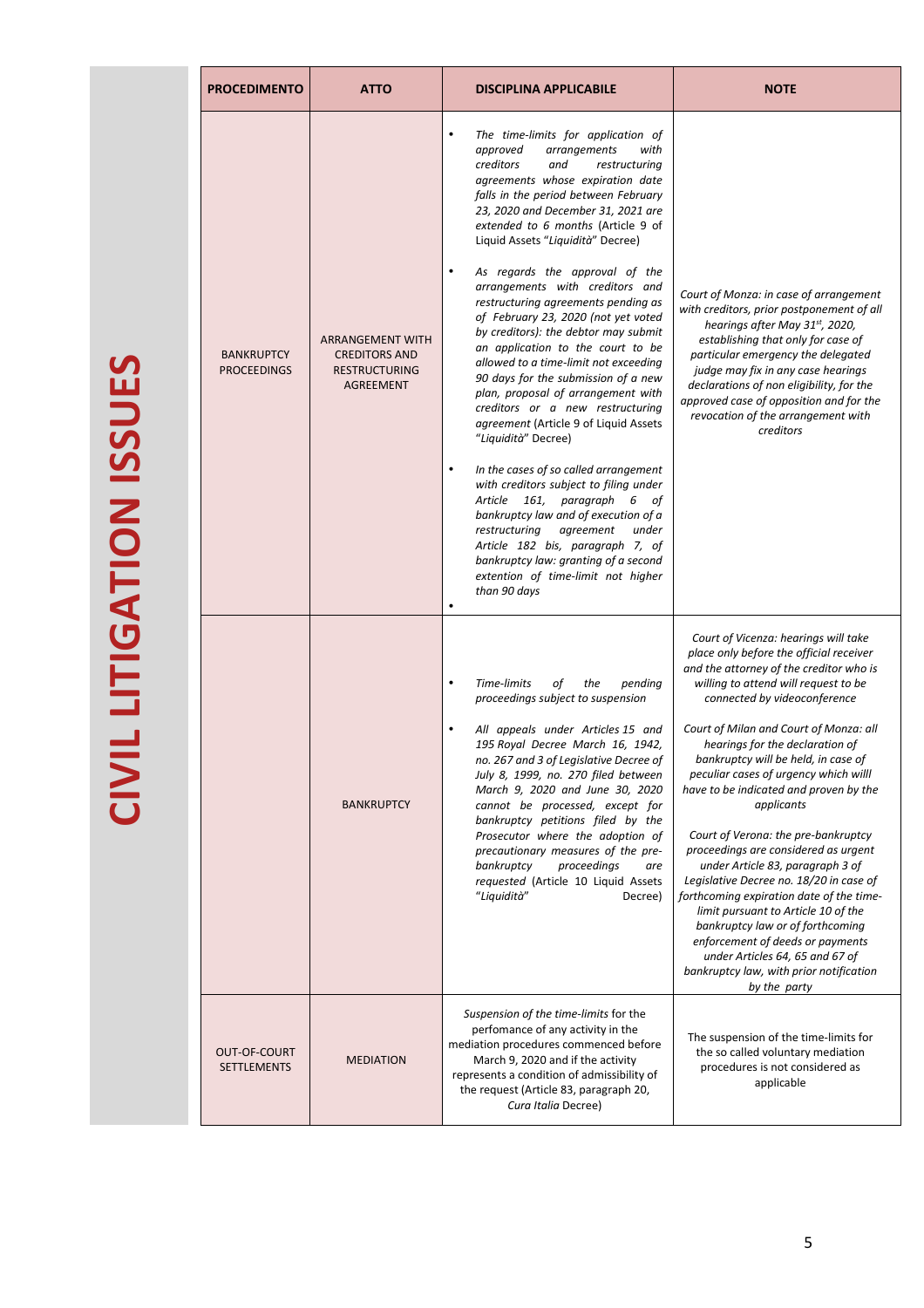| <b>PROCEDIMENTO</b><br><b>ATTO</b> |                                                                                                                                        |                                                                | <b>DISCIPLINA APPLICABILE</b>                                                                                                                                                                                                                                                                                                                                                                                                                                                                                                                                                                                                                                       | <b>NOTE</b>                                                                                                                                                                                                                                                                                                                                                                                                                                                                                                                                                                                                                                                                                                                                                                                                                       |  |
|------------------------------------|----------------------------------------------------------------------------------------------------------------------------------------|----------------------------------------------------------------|---------------------------------------------------------------------------------------------------------------------------------------------------------------------------------------------------------------------------------------------------------------------------------------------------------------------------------------------------------------------------------------------------------------------------------------------------------------------------------------------------------------------------------------------------------------------------------------------------------------------------------------------------------------------|-----------------------------------------------------------------------------------------------------------------------------------------------------------------------------------------------------------------------------------------------------------------------------------------------------------------------------------------------------------------------------------------------------------------------------------------------------------------------------------------------------------------------------------------------------------------------------------------------------------------------------------------------------------------------------------------------------------------------------------------------------------------------------------------------------------------------------------|--|
|                                    |                                                                                                                                        | <b>ASSISTED</b><br><b>NEGOTIATION</b>                          | Suspension of the time-limits for the<br>perfomance of any activity in the assisted<br>negotiation mediation procedures<br>commenced before March 9, 2020 and if<br>the activity represents a condition of<br>admissibility of the request (Article 83,<br>paragraph 20, Cura Italia Decree)                                                                                                                                                                                                                                                                                                                                                                        |                                                                                                                                                                                                                                                                                                                                                                                                                                                                                                                                                                                                                                                                                                                                                                                                                                   |  |
|                                    |                                                                                                                                        | <b>ARBITRATION</b>                                             | The Cura Italia Decree and the Liquid<br>Assets Liquidità Decree do not provide for<br>a specific regulation with regard to<br>arbitration                                                                                                                                                                                                                                                                                                                                                                                                                                                                                                                          | Measure of the Arbitration Chamber of<br>Milan: (i) as regard the current<br>proceedings as of the date of March 9,<br>2020, the suspension of the time-limit to<br>file all deeds related to the proceedings-<br>including arbitration award $-$ is<br>provided for. This is without prejudice to<br>the right of the Arbitration Tribunal and<br>of the parties, by mutual agreement, to<br>establish otherwise; (ii) for the<br>proceedings commenced during the<br>suspension period, the begin of the<br>proceedings is postponed to May 12,<br>2020.<br>By measure of the Bank of Italy as<br>regards Banking Financial Arbitration:<br>suspension of all time-limits of the<br>procedure of out-of-court settlement,<br>including the time-limit to response by<br>the intermediaries to the claim raised by<br>the client |  |
|                                    | <b>INJUNCTION TO</b><br><b>SIGNIFICANT TIME-</b><br><b>PERFORM under Article</b><br><b>LIMITS</b><br>1454 of the Italian Civil<br>Code |                                                                | Such time-limit is not subject to<br>suspension                                                                                                                                                                                                                                                                                                                                                                                                                                                                                                                                                                                                                     |                                                                                                                                                                                                                                                                                                                                                                                                                                                                                                                                                                                                                                                                                                                                                                                                                                   |  |
|                                    |                                                                                                                                        | <b>REQUIREMENT AND</b><br><b>REVOCATION</b>                    | For the period of enforcement of the<br>measures under paragraphs 5 and 6 of<br>Article 83 of Cura Italia Decree which<br>forecloses the submission of the<br>document instituting the proceedings, the<br>effectiveness of the time-limits related to<br>requirement and revocation of the rights<br>which may be exercised solely by<br>performance of the activities foreclosed by<br>the same measures is suspended (Article<br>83, paragraph 8 Cura Italia Decree)                                                                                                                                                                                             |                                                                                                                                                                                                                                                                                                                                                                                                                                                                                                                                                                                                                                                                                                                                                                                                                                   |  |
|                                    | <b>ADMINISTRATIVE</b><br><b>PROCEDURES AS</b><br><b>REGARDS</b><br>INTELLECTUAL<br><b>PROPERTY</b>                                     | <b>ITALIAN PATENT AND</b><br><b>TRADEMARK OFFICE</b><br>(UIBM) | Suspension<br>$\bullet$<br>of<br>all<br>time-limits,<br>including those mandatory, related<br>to the administrative procedures as<br>trademarks.<br>regards<br>patent,<br>drawings and patterns, until May 15,<br>2020, except for appeals before the<br>Appeal Board, being of judicial nature<br>As regards international patent<br>$\bullet$<br>applications and European Patent<br>applications (first filings), in relation<br>the<br>international<br>patent<br>to<br>applications and patent renewal<br>there is no suspension of the time-<br>limits, except for the limitations<br>by<br>the<br>indicated<br>competent<br>international or European bodies |                                                                                                                                                                                                                                                                                                                                                                                                                                                                                                                                                                                                                                                                                                                                                                                                                                   |  |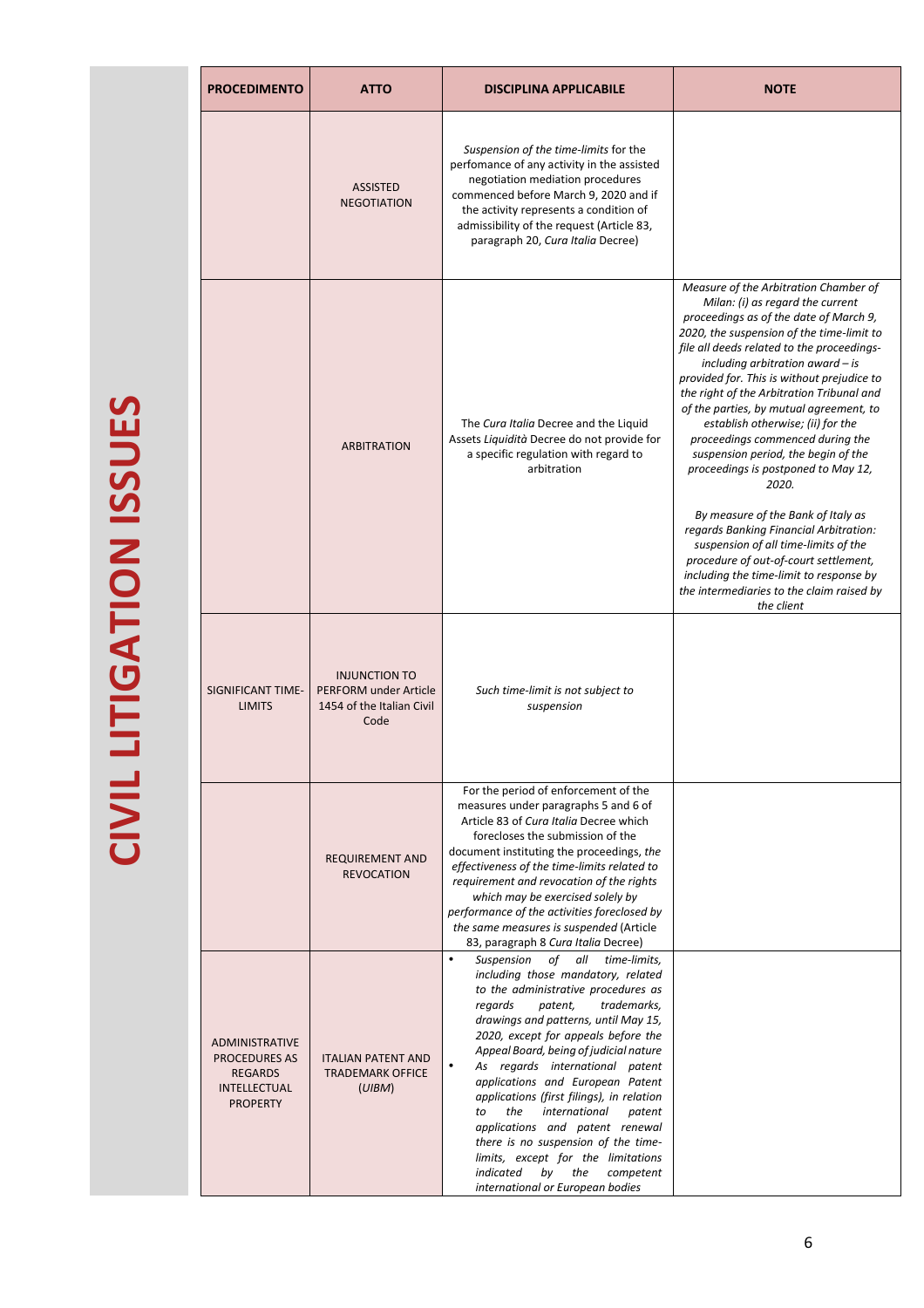| <b>PROCEDIMENTO</b> | <b>ATTO</b>                                                                | <b>DISCIPLINA APPLICABILE</b>                                                                                                                                                                                                                                                                                              | <b>NOTE</b> |
|---------------------|----------------------------------------------------------------------------|----------------------------------------------------------------------------------------------------------------------------------------------------------------------------------------------------------------------------------------------------------------------------------------------------------------------------|-------------|
|                     | EUROPEAN UNION<br><b>INTELLECTUAL</b><br><b>PROPERTY OFFICE</b><br>(EUIPO) | Postponement of the time-limits expiring<br>in the period between March 9, 2020 and<br>April 30, 2020 including until May $1^{st}$ ,<br>2020                                                                                                                                                                               |             |
|                     | <b>EUROPEAN PATENT</b><br>OFFICE (EPO)                                     | Postponement until further notice of<br>the oral proceedings before the<br>examination and opposition divisions<br>fixed until April 30, 2020, except for<br>the possibility that such proceedings<br>take place by videoconference<br>The oral proceedings before the Appeals<br>Board are suspended until April 30, 2020 |             |

#### **"Phase 2": from May 12, 2020 to June 30, 2020**

Starting from May 12 "phase 2" will start and it will last, at least for now, until June 30.

Article 83 of *Cura Italia* Decree mentioned above already provided for the main measures for the start and management of such phase, charging, in any case, the heads of the judicial offices to specifically identify the enforcement measures for such provisions, as long as they are all directed to, from one side, counter the risk of epidemiological infection and, on the other side, limit the negative consequences on the normal performance of the judicial activity.

Letters f) and h) of paragraph 7, in particular, identify the two tools choosen to conduct civil hearings at a distance where the presence of individuals other than defense attorneys and the parties is not required – namely the writing and the videoconference – such tools, with reference to the suits for which are not subject to time-limits suspension under paragraph 3 mentioend above, must be already functional.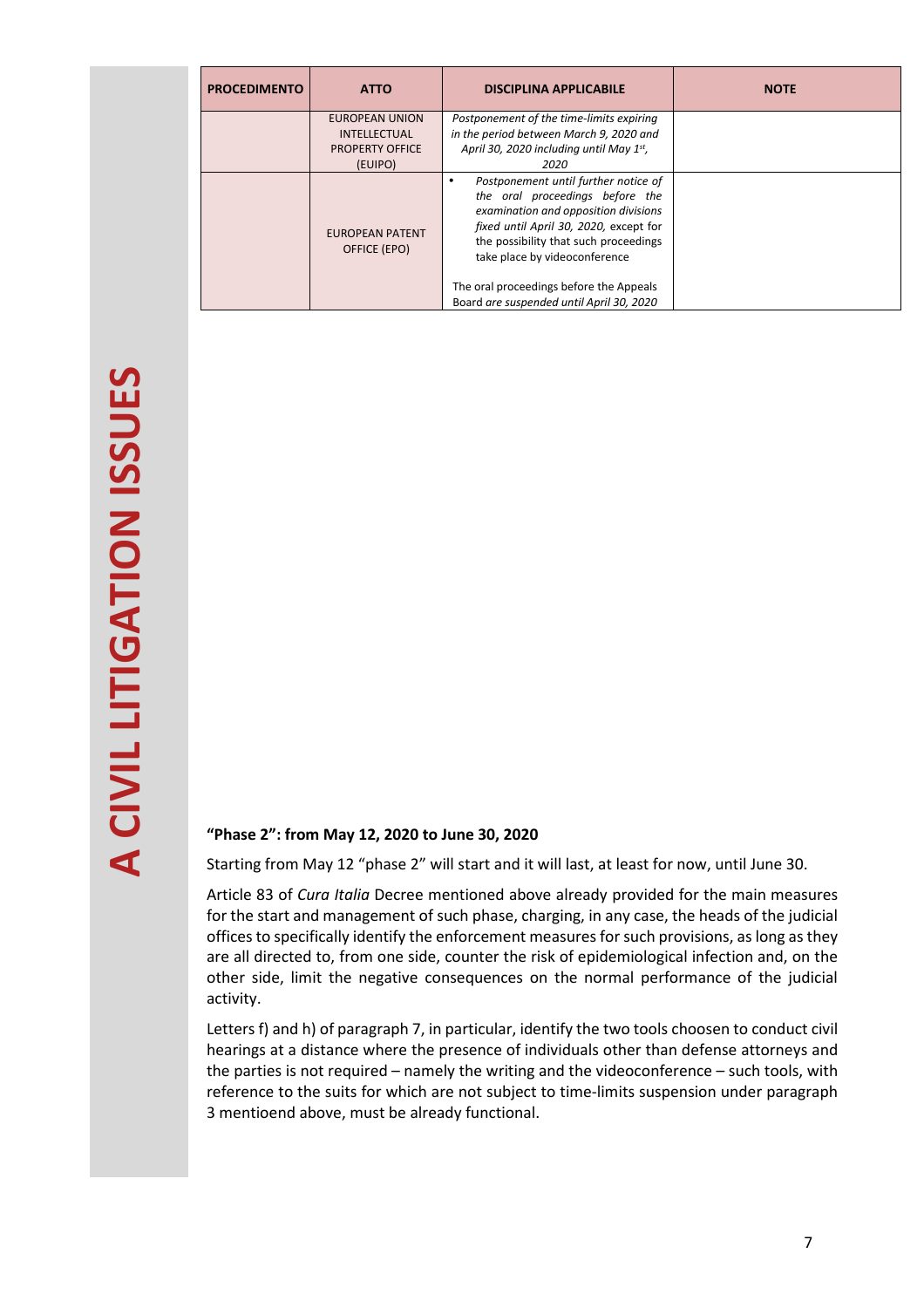In particular, paragraph 7 of Article 83 under letter f) provides for the conduction of the hearing by means of connection at a distance identified and regulated by a measure of the Director General of information and automated systems of the Justice Department (the so called "**hearing in videoconference**"), while letter h) provides for the conduction of the hearing by exchange and filing of written notes and related adoption of the court order outside the hearing (the so called "**certificated hearing**"). The decree does not explain which are the criterion for the choice of one rather than the other way of conducting the hearing at a distance, leaving therefore the choice to the offices at their own discretion. All hearings providing for the physical presence of individuals other than defense attorneys and parties (for instance the witnesses) will not be included into "phase 2", and therefore they will be postponed to a date after June 30.

By resolution adopted on last March 26, the Supreme Judicial Council (*CSM*) issued the guidelines to the Judicial Offices in relation to the COVID 19 emergency and then drew up, in accordance with the National Bar Council (*CNF*) and the Directorate General of Information and Automated Systems (*DGSIA*), application protocols of the same, which must be adopted and possibly integrated by each local Bar Association and which, in any case, will represent mere operative indications which do not limit in any way the interpretation of the provisions, taken by the magistrates.

Specifically, as regards the certified hearing, which probably represents the privileged tool for the conduction of the hearings, the protocol, among other things, sets forth that the judge, by electronic provision, establishes a reasonable time-limit for the filing of written notes offset, if necessary.

The registry shall then communicate such provision to the parties, which must then file their own written notes according to the principle of brevity and may also be invited by the judge to file an electronic "courtesy copy"of all deeds and documents which are not already included in the electronic dossier, since originally filed in hard copy.

It is not clear if failure to file the written notes by both defense attorneys may be considered as failure to appear pursuant to Article 309 of the Civil Procedure Code: then it would be advisable that the provision of the judge is specific in this regard, as already happened in some cases, in order to remove any doubt thereon.

The judge, at the fixed date, shall verify the communication made by the registry to the parties on the provision regarding the establishment of the hearing and, to the outcome of the hearing, will issue a provision "out of the hearing" by means of which provides what necessary for the development of the suits and its definition.

An example of decree of establishment of a final hearing to be conducted as a certified hearing is represented by the decree of the **Court of Civitavecchia** of March 31<sup>st</sup>, 2020 that can be dowloaded at the following link click here; whilst at the following link click here you will be able to download a provision regarding the establishment of a hearing for the adoption of precautionary measures to be conducted as a certified hearing, issued by the **Court of Florence** – specialized section regarding companies (decree of March 24, 2020).

With reference to the conducting of hearings in videoconference, the *Cura Italia* Decree (Article 83, paragraph 7, letter f) provides that, before the hearing, the judge request the defense attorneys of the parties and the prosecutor, if the presence of this latter is required, to communicate the day, time and the connection mode. In this regard, in order to ease the connection of all defense attorneys (also those less accustomed to the use of technology) the use of standard extremely clear patterns by the magistrates is advisable. To this end, it is useful to remind that the same Decree points out  $-$  as well as the provision related to the certified hearings – that the conduction of the hearing must in any case take place by means suitable to guarantee a fair debate and the actual attendance of the parties. The Decree also shall provide that the judge, by starting the hearing, acknowledges in the minutes on the ways by means of which the identity of those participants is ascertained and, in case of parties, of their free willing.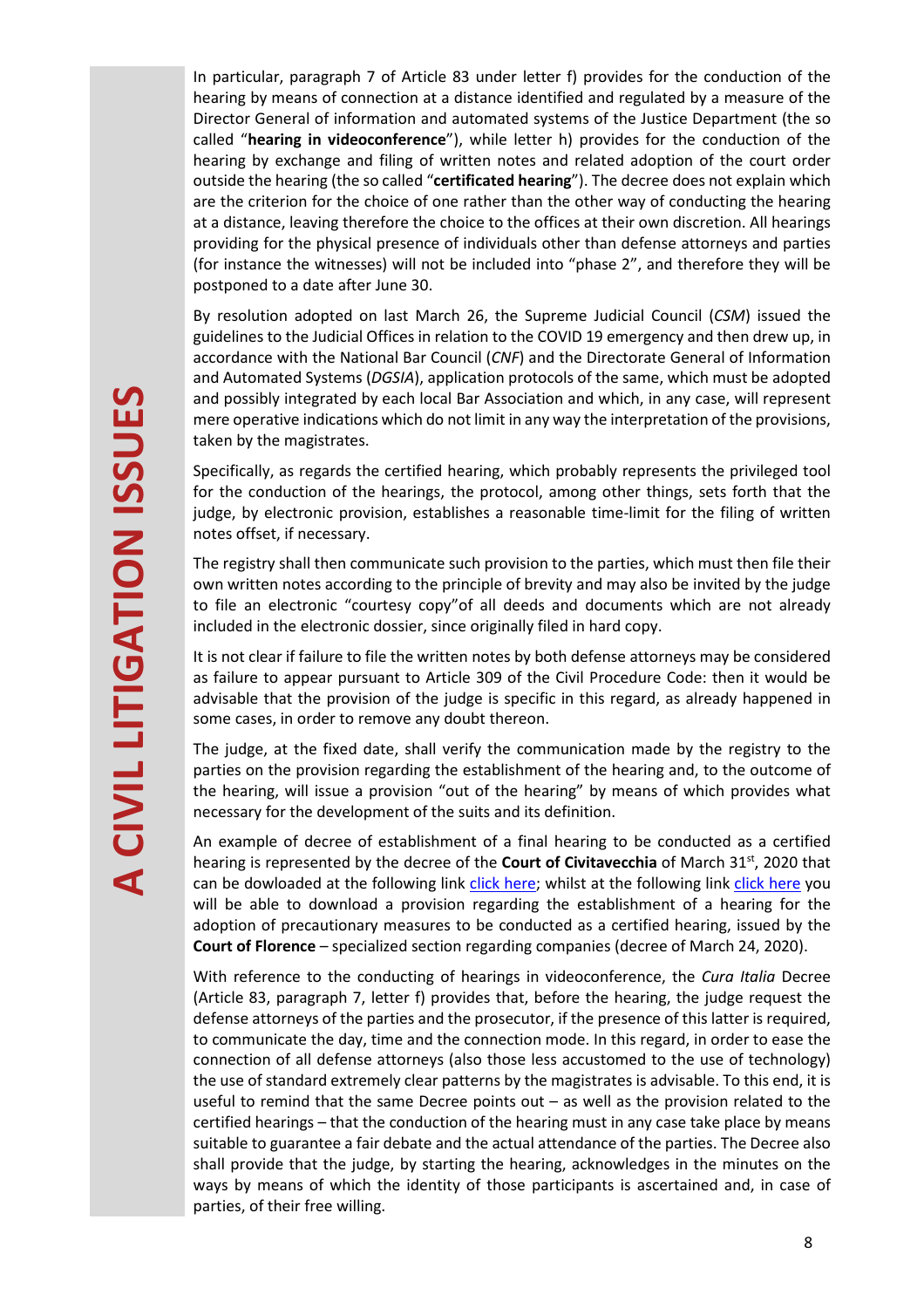More detailed information on the technical features of conduction of the hearing at a distance are included in the Protocol attached to the Guide Lines of the Supreme Judicial Council (*CSM*), drafted together with the National Bar Council (*CNF*) and the Directorate General of Information and Automated Systems (*DGSIA*), (click here) in which, among other things, the prohibition to record the hearing is expressely provided, without prejudice to the obligation of the related verbalization.

An example of decree of establishment of a certified hearing and related time-limits for the filing of the written notes is represented by the decree of the **Court of Treviso** of April 20, 2020 which can be downloaded at the following link click here.

Pursuant to Article 83 of the *Cura Italia* Decree, the heads of the judicial offices adopted different enforcement measures.

The guidelines adopted by the President of the **Court of Milan** brought to light a prevailing approach of the Section Presidents to avoid a general postponement of the civil hearings to a date after June 30, 2020, which therefore can be conducted, if possible, according to the ways provided for under Article 83, letters f) and h) of Decree 18/2020.

Also the guidelines of the President of the **Court of Padua** lead to an approach suitable to encourage, until June 30, the conduction of the hearings "at a distance" (also for the magistrate since his presence at his own office is not considered as necessary) or "certified".

On the other hand, the **Court of Verona** choose the postponement of all hearings to a date after June 30, 2020, except for proceedings set forth by article 83, paragraph 3, letter a) of the *Cura Italia* Decree.

The **Court of Turin**, which in the initial phase of Covid-19 emergency gave an extensive interpretation of the extraordinary suspension (meant as an "obbligation" and not as a "choice") so that to prohibit the filing of any kind of deed by lawyers as well as of internal measures of the magistrates, on April 10, 2020 adopted a protocol of agreement with the Bar Association by means of which the hearing by prior exchange of written notes is provided preferably to the other ways of conduction of the hearings.

Also the **Court of Rome** signed on April 9, 2020 a protocol of agreement with the Bar Association providing the ways of conducting the civil hearings (with no preference order) by connection at a distance or witten notes.

The **Courts of Appeal of Venice and Milan**, assuming that the final hearings are to be considered as "urgent" provided that the same shall not be postponed but conducted as certified hearings by electronic filing of the written notes before the fixed hearing and that, in case of failure of filing by all parties, the measure under Article 309 of the Civil Procedure Code shall apply (failure of appearance of the parties).

Also for proceedings before the **Supreme Court** a protocol of agreement with the National Bar Council (*CNF*) and the Supreme Court has been adopted and this latter provides, for the first time a kind of "digitalisation" of the proceedings, limited, otherwise, to the hearing established in closed session under Article 375 of the Civil Procedure Code (the so called hearings "not attended"). Such protocol provides that, in the notice of establishment of the hearing, the registry requests all defence attorneys of the parties to send, by certified e-mail, within 7 days of receipt of the communication, an electronic copy in pdf format of the procedural documents, advising that, if the aforesaid documents are not delivered within the time-limit mentioned above for the discussion of the suits, already fixed, may be postponed and assigned another probation officer if the board cannot decide in closed session. The hearing is conducted by the Board at a distance, with the obligation of the physical presence of the President or of a delegated director in the closed session at the Supreme court as long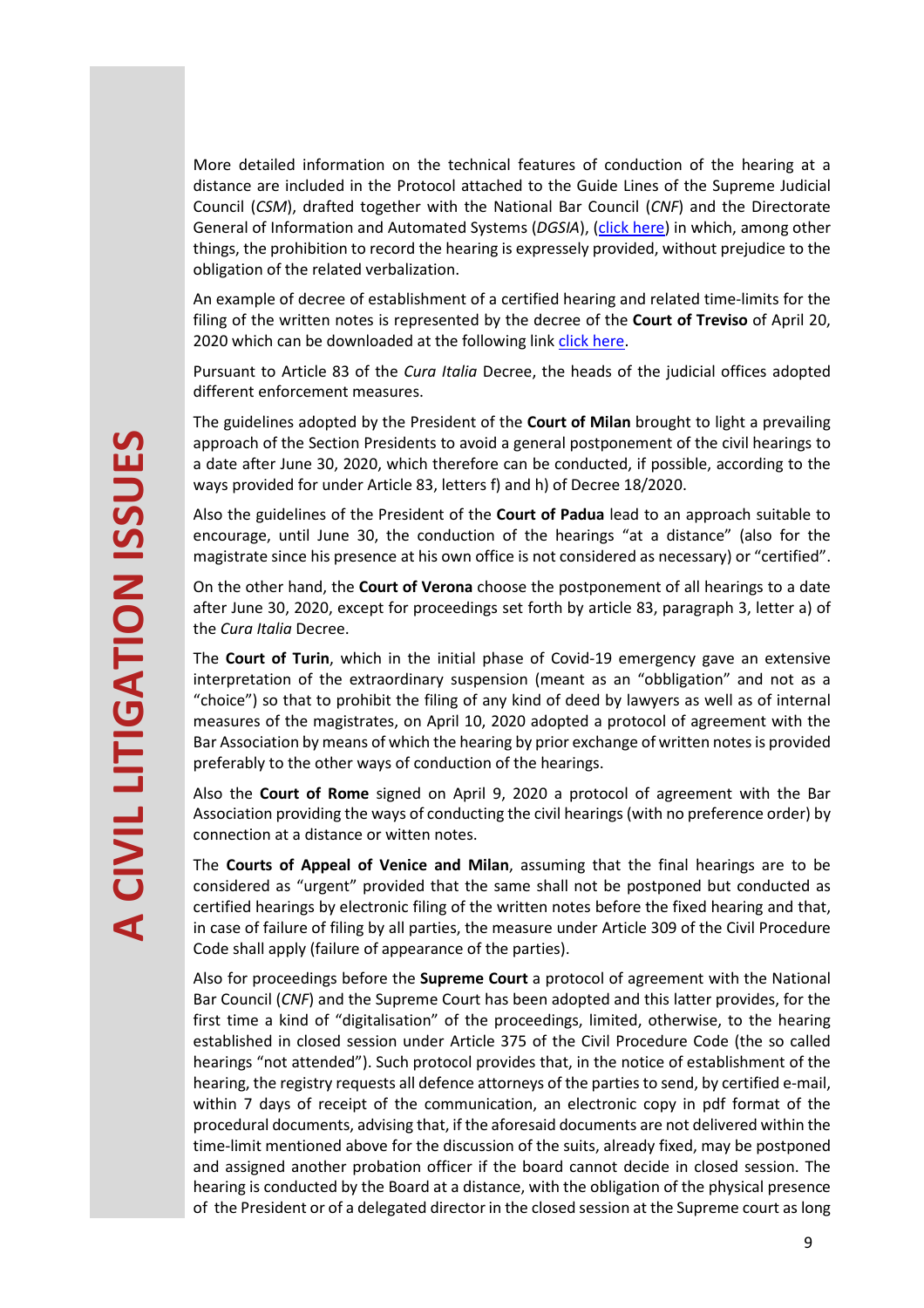as another probation officer is assigned by *SIC* information system of the Supreme Courtwhich, one signed, is delivered to the registry in order to be attached to the minutes of the hearing in which the presence of the magistrate connected at a distance is acknowledged.

**A Postponement of 30 days for payments of duty and VAT to Customs Agency in forthcoming deadline** 

By Establishshment no 121878 of April 21<sup>st</sup>, 2020, the Customs and Monopolies Agency (click here) provided facilities to pay the accounts accrued duty and VAT of previous import for deadlines of April 23 and May 8.

The facility consists in the extension of the payment to 30 days and the non-application of the interests.

This latter concerns all accounts, without the previous exclusive right only in favour of the freight transport management companies.

The extention is allowed only if the company proves to have an impact on its turnover and precisely a reduction in March and/or April of 33% of the turnover for those companies with income up to 50 millions of euro in 2019 and a reduction of 50% for the other companies.

The granting of the extension provided by the Customs and Monopolies Agency is subject to a request by the taxpayer together with a self-certification as regards the respect of the aforesaid requisite.

.